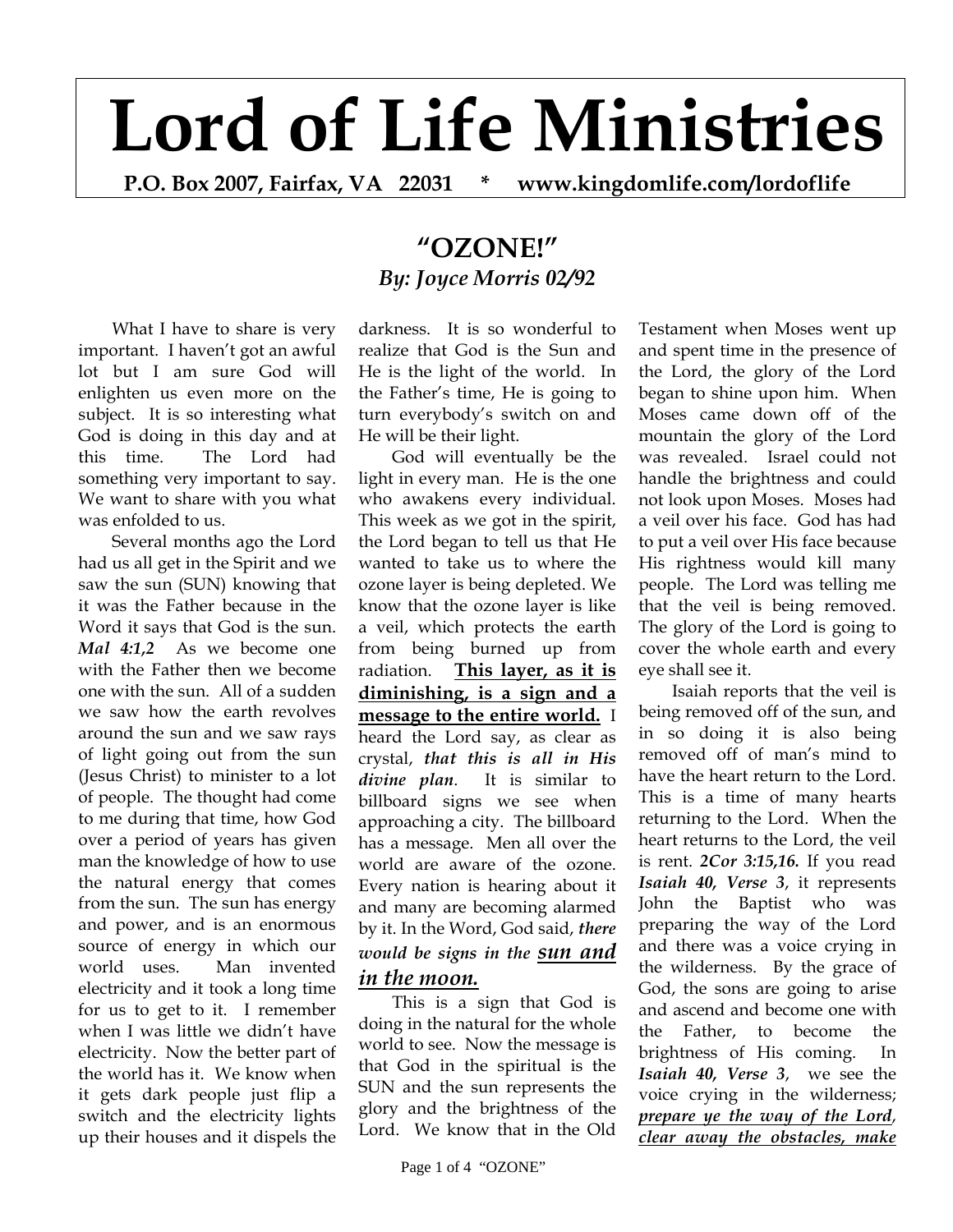*straight the way and a smooth highway in the desert for our God. Every valley shall be lifted up and filled up and every mountain and hill be made low and every crooked and uneven way shall be made straight and level and rough places a plain and the glory and majesty and the splendor of the Lord shall be revealed and all flesh shall see it together for the mouth of the Lord has spoken it.* This is what is so exciting. The ozone layer is coming off to reveal a sign of God's glory to all creation, and mankind will see it. Everyone will see what God is doing in this day. His splendor and His glory shall be seen.

You will hear a lot of negative talk but God is positive in this. The brightness of His coming will also cause the earth to burn—to burn up those things that are not like Him, to burn the elements of the earth.

*Luke 21:25* "*There shall be signs in the sun, moon and stars and upon the earth distress, trouble and anguish.* --Is that not what is going on right now?—to continue: *"of nations in bewilderment and perplexity (without resources, left wanting, embarrassed, in doubt, not knowing which way to turn) at the roaring of the tossing of the sea.*" The sea represents humanity. *Verse 26-27, Men swooning away or expiring with fear and dread and apprehension an expectation of things that are coming on the world; for the very powers of heaven will be shaken and caused to totter. And then they will see the Son of Man coming in a cloud with great transcendent and overwhelming power and all His kingly glory (majesty and splendor)."* So the

ozone is a sign and a wonder to the whole world of the coming of the Lord in all His majestic power and glory in His sons.

*Rev. 1:16, "His face was like the sun shining in full power at midday."* So the natural sun is nothing but the face of God. The natural sun represents the face of God in all His glory, brilliance, power and splendor. God has never really demonstrated Himself totally to the world yet. So get ready saints, the action has already started. God has revealed to me that as the ozone hole is enlarged, God's power increases. The energy coming off of the sun is shining brighter and hotter on the earth. God's anointing and His power and the surge of energy will increase and the brightness of His coming will shine forth and every eye will see and behold the glory of the Lord. The glory of the Lord will fill the whole earth. The knowledge of God and His glory shall fill the whole earth. It is all in the plan of the Lord. This ozone is a sign to all mankind—a message to the entire world of God's glory and splendor, and you are a part of it.

Remember recently when God took us up in the spirit where we were beyond the galaxies and we were becoming one with the Son and the Father. The bible says that the sun is set. We saw how the Lord, as He set you up there, that we wouldn't come out of the realm anymore.

 It says that He is coming in the clouds. *Rev 3:12 and Matt 24:30*. Who are the clouds? We are! We are the clouds of glory. "The clouds" is speaking of the glory of the Lord to minister to the creation with His majesty and His power and His splendor. This

power will burn up and tear down things that God has been displeased with, but draw and awaken many. It says that many that are wise shall be like the brightness of the sun. Now when these things begin to occur, look up for your redemption draweth nigh. It doesn't say, look down. Don't be depressed, don't be upset, and don't be caught up with the darkness. Don't be caught up with the negative forces but look up for your redemption draweth nigh. Redemption of what? Of your bodies. Can you see how near we are and how close we are to what God is doing today?

*Luke 21:32-34, "Truly I tell you this generation (those living at that definite period of time) will not perish and pass away until all has taken place. The sky and the earth (that is, the world, the universe) will pass away but my words will not pass away.* You are the words of the Lord. You will not pass away*. But take heed to yourselves and be on your guard, lest your hearts be overburdened and depressed (weighted down) with headache and nausea of self indulgence, drunkenness and worldly worries and cares pertaining to the business of this life, and lest the day come suddenly upon you like a trap or a noose."*

Guess what is happening today? People who are of the world are full of fears and worries and burdens. Some don't know which way to turn. For some of them, their hearts are failing. Some are having heart attacks because of the fear that is gripping them. They are not seeing the positive side. Remember, God is life. God is good news. God is not doom and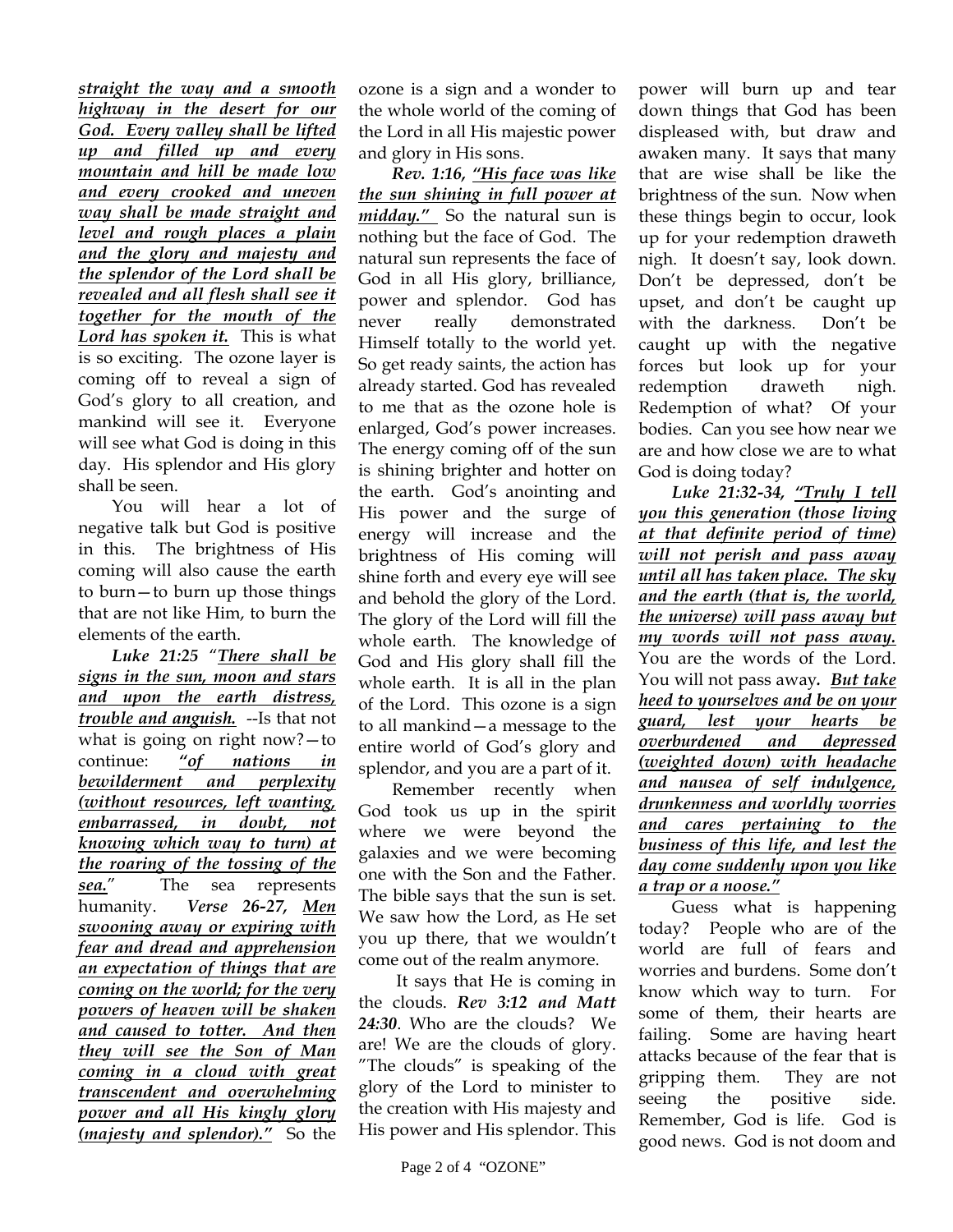gloom. We will be hearing a lot of doom and gloom from what man is seeing in the natural but God has a positive aspect. Yes, there will be things destroyed. Yes, there will be people in distress. Yes, the systems will fall. But the good news is that all of this MUST take place for the Kingdom and His glory. He has it all divinely planned according to His purpose. He is definitely on time.

So God is saying don't be caught up in your worries. Don't be caught up in fretting about your ordinary everyday needs. God knows your needs. He wants you to be caught up in the Spirit because when you are caught up in the Spirit these things become insignificant and of low priority. He doesn't want you to be caught up in the cares of this world lest that day come upon you suddenly like a trap and a noose. *Luke 21:35, 36*, *"For it shall come upon all who live upon the face of the earth. Keep awake then and watch at all times (be discreet attentive and ready) praying that you may have the full strength and ability and be accounted worthy to escape all these things that take place and to stand in the presence of the Son of Man."*

What I see is that God has used everything you have gone through in your entire life in creating you into being that pillar in the temple. A pillar is something that holds up the house and it stands still and is immovable and that is what the Father has been doing in every aspect of your life. Everything that you have gone through is to bring you to a place where you will be able to stand in the Holy

Place. The Word talks about *"when you see the abomination of desolation, stand in the holy place."* Also *"come into My chambers and shut the door about you until indignation is past."* Until all these things have come to pass. The good news is that God's light and His energy will be revealed to the whole world and no one will be left out or missed. When the veil is completely removed by the energy of God, the world will keep revolving around the sun. But what is it really revolving around? The FATHER. He is totally in control. Completely! Through this, God will become the light of the world. Jesus said, *"I am the light of the world."*  Then He said, *You are the light of the world.* He will become the light of mankind and they will look to Him and depend on Him to be their source, depend on Him to be their power and energy and strength and their glory.

God will burn up all those things that have hindered them. The earth will burn like an oven. So that is the good news. *Ps.84:11-12, "For the Lord God is a Sun and a Shield; the lord bestows grace and favor and glory (honor and splendor and heavenly bliss). No good thing will He withhold from those who walk uprightly. O Lord of hosts, blessed (happy, fortunate, to be envied) is the man who trusts in you (leaning and believing on you, committing all and confidently looking to you).***"** So that is all that God is asking of you in this hour. He is asking you to **trust Him** and **lean on Him.** *Ps. 57:5, "Be exalted, O God, above the heavens. Let your glory be over all the earth."* 

brightness, His fullness and His glory. At times you have probably seen the sun shining really bright. Before I came to the Lord I could never look into the sunlight. But have you noticed now that God has cleaned up your life and now when the sun is very bright you can look at it and it doesn't bother your eyes like it used to. Why? Because you are becoming His glory. The Word says, *" Blessed are the pure in heart for they shall see God."* Face to face. Why? Because you are becoming one with the Father. You are Emmanuel in the flesh. Seeing Him face to face. If your heart is pure, you will be able to look at an individual and see God face to face. If there is a negative thought in your mind, you will miss God. You won't see God. Those with negative thoughts will see you but won't see the face of God. Many times they haven't seen the face of the Lord and God had to send His angels as messengers to remove everything out of His Kingdom that offends the Kingdom of God. *Mat 13:41, The Son of man shall* 

*Hab.3:4, "And His brightness was like the sunlight; rays streamed from HIS hands and there in the sun-like splendor was the hiding place of His power."* God's glory has been hidden and you have been hidden. We have been hidden in Him but the bridegroom is coming out of His chamber. He is not going to stay hidden anymore. It is the appearance of the Lord in His

*send forth his angels, and they shall gather out of his kingdom all things that offend, and them which do iniquity; Mat 13:42 And shall cast them into a furnace of fire: there shall be*